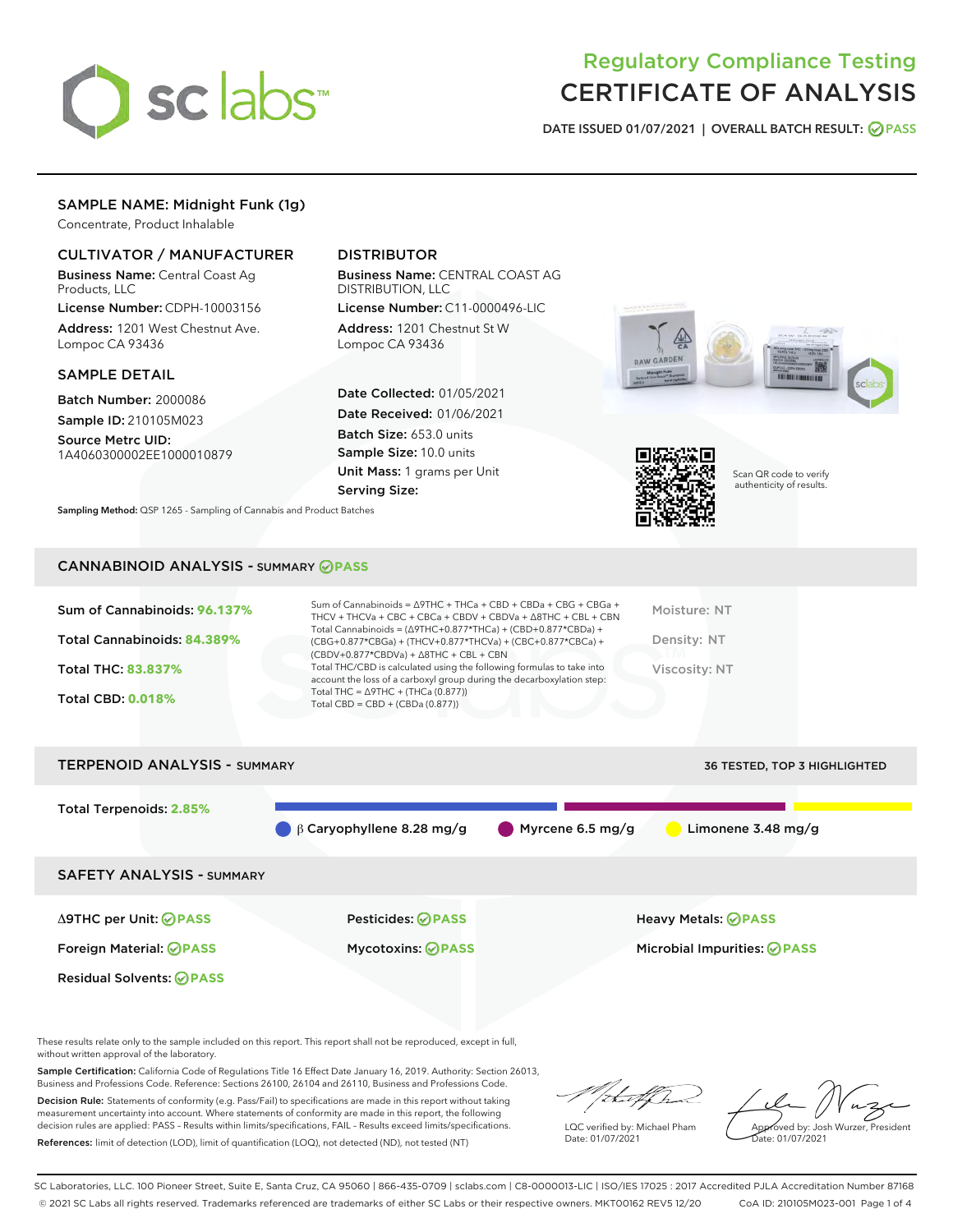# **sclabs**™

# Regulatory Compliance Testing CERTIFICATE OF ANALYSIS

MIDNIGHT FUNK (1G) | DATE ISSUED 01/07/2021 | OVERALL BATCH RESULT: **⊘** PASS



## CANNABINOID TEST RESULTS - 01/07/2021 2 PASS

Tested by high-performance liquid chromatography with diode-array detection (HPLC-DAD). **Method:** QSP 1157 - Analysis of Cannabinoids by HPLC-DAD

TOTAL CANNABINOIDS: **84.389%** Total Cannabinoids (Total THC) + (Total CBD) + (Total CBG) + (Total THCV) + (Total CBC) +

(Total CBDV) + ∆8THC + CBL + CBN

TOTAL THC: **83.837%** Total THC (∆9THC+0.877\*THCa)

TOTAL CBD: **0.018%**

Total CBD (CBD+0.877\*CBDa)

Total CBG (CBG+0.877\*CBGa) TOTAL THCV: 0.331% Total THCV (THCV+0.877\*THCVa)

TOTAL CBG: 0.1%

TOTAL CBC: 0.103% Total CBC (CBC+0.877\*CBCa)

TOTAL CBDV: ND Total CBDV (CBDV+0.877\*CBDVa)

| <b>COMPOUND</b>  | LOD/LOQ<br>(mg/g)          | <b>MEASUREMENT</b><br><b>UNCERTAINTY</b><br>(mg/g) | <b>RESULT</b><br>(mg/g) | <b>RESULT</b><br>(%) |
|------------------|----------------------------|----------------------------------------------------|-------------------------|----------------------|
| <b>THCa</b>      | 0.05/0.14                  | ±24.393                                            | 949.15                  | 94.915               |
| <b>A9THC</b>     | 0.06 / 0.26                | ±0.205                                             | 5.97                    | 0.597                |
| <b>THCVa</b>     | 0.07/0.20                  | ±0.180                                             | 3.77                    | 0.377                |
| <b>CBCa</b>      | 0.07/0.28                  | ±0.057                                             | 1.17                    | 0.117                |
| <b>CBGa</b>      | 0.1 / 0.2                  | ±0.06                                              | 1.1                     | 0.11                 |
| <b>CBDa</b>      | 0.02/0.19                  | ±0.006                                             | 0.21                    | 0.021                |
| $\triangle$ 8THC | 0.1 / 0.4                  | N/A                                                | <b>ND</b>               | <b>ND</b>            |
| <b>THCV</b>      | 0.1/0.2                    | N/A                                                | <b>ND</b>               | <b>ND</b>            |
| <b>CBD</b>       | 0.07/0.29                  | N/A                                                | <b>ND</b>               | <b>ND</b>            |
| <b>CBDV</b>      | 0.04/0.15                  | N/A                                                | <b>ND</b>               | <b>ND</b>            |
| <b>CBDVa</b>     | 0.03/0.53                  | N/A                                                | <b>ND</b>               | <b>ND</b>            |
| <b>CBG</b>       | 0.06/0.19                  | N/A                                                | <b>ND</b>               | <b>ND</b>            |
| <b>CBL</b>       | 0.06 / 0.24                | N/A                                                | <b>ND</b>               | <b>ND</b>            |
| <b>CBN</b>       | 0.1/0.3                    | N/A                                                | <b>ND</b>               | <b>ND</b>            |
| <b>CBC</b>       | 0.2 / 0.5                  | N/A                                                | <b>ND</b>               | <b>ND</b>            |
|                  | <b>SUM OF CANNABINOIDS</b> |                                                    | 961.37 mg/g             | 96.137%              |

#### **UNIT MASS: 1 grams per Unit**

| ∆9THC per Unit                        | 1100 per-package limit     | 5.97 mg/unit<br><b>PASS</b>  |
|---------------------------------------|----------------------------|------------------------------|
| <b>Total THC per Unit</b>             |                            | 838.37 mg/unit               |
| <b>CBD per Unit</b>                   |                            | <b>ND</b>                    |
| <b>Total CBD per Unit</b>             |                            | $0.18$ mg/unit               |
| Sum of Cannabinoids<br>per Unit       |                            | 961.37 mg/unit               |
| <b>Total Cannabinoids</b><br>per Unit |                            | 843.89 mg/unit               |
| <b>MOISTURE TEST RESULT</b>           | <b>DENSITY TEST RESULT</b> | <b>VISCOSITY TEST RESULT</b> |

Not Tested

Not Tested

Not Tested

#### TERPENOID TEST RESULTS - 01/07/2021

Terpene analysis utilizing gas chromatography-flame ionization detection (GC-FID). Terpenes are the aromatic compounds that endow cannabis with their unique scent and effect. Following are the primary terpenes detected. **Method:** QSP 1192 - Analysis of Terpenoids by GC-FID

| <b>COMPOUND</b>         | LOD/LOQ<br>(mg/g) | <b>MEASUREMENT</b><br><b>UNCERTAINTY</b><br>(mg/g) | <b>RESULT</b><br>(mg/g)                         | <b>RESULT</b><br>(%) |
|-------------------------|-------------------|----------------------------------------------------|-------------------------------------------------|----------------------|
| $\beta$ Caryophyllene   | 0.04 / 0.11       | ±0.392                                             | 8.28                                            | 0.828                |
| <b>Myrcene</b>          | 0.1 / 0.2         | ±0.52                                              | 6.5                                             | 0.65                 |
| Limonene                | 0.04 / 0.12       | ±0.128                                             | 3.48                                            | 0.348                |
| Linalool                | 0.04 / 0.1        | ±0.10                                              | 2.0                                             | 0.20                 |
| $\alpha$ Humulene       | 0.03 / 0.08       | ±0.063                                             | 1.93                                            | 0.193                |
| Ocimene                 | 0.05 / 0.1        | ±0.18                                              | 1.5                                             | 0.15                 |
| Terpineol               | 0.03/0.1          | ±0.13                                              | 1.2                                             | 0.12                 |
| Terpinolene             | 0.04 / 0.1        | ±0.06                                              | 0.9                                             | 0.09                 |
| Fenchol                 | 0.1 / 0.2         | ±0.05                                              | 0.9                                             | 0.09                 |
| $\alpha$ Pinene         | 0.04 / 0.13       | ±0.044                                             | 0.67                                            | 0.067                |
| $\beta$ Pinene          | 0.1 / 0.2         | ±0.05                                              | 0.6                                             | 0.06                 |
| Valencene               | 0.02 / 0.06       | ±0.008                                             | 0.38                                            | 0.038                |
| Guaiol                  | 0.04 / 0.13       | ±0.009                                             | 0.16                                            | 0.016                |
| Fenchone                | 0.1 / 0.2         | N/A                                                | <loq< td=""><td><loq< td=""></loq<></td></loq<> | <loq< td=""></loq<>  |
| Borneol                 | 0.1 / 0.3         | N/A                                                | $<$ LOQ                                         | <loq< td=""></loq<>  |
| Nerolidol               | 0.03 / 0.09       | N/A                                                | <loq< td=""><td><loq< td=""></loq<></td></loq<> | <loq< td=""></loq<>  |
| $\alpha$ Bisabolol      | 0.1 / 0.2         | N/A                                                | $<$ LOQ                                         | <loq< th=""></loq<>  |
| Camphene                | 0.1 / 0.2         | N/A                                                | <b>ND</b>                                       | <b>ND</b>            |
| Sabinene                | 0.1 / 0.2         | N/A                                                | ND                                              | ND                   |
| $\alpha$ Phellandrene   | 0.1 / 0.2         | N/A                                                | <b>ND</b>                                       | <b>ND</b>            |
| 3 Carene                | 0.1 / 0.2         | N/A                                                | ND                                              | <b>ND</b>            |
| $\alpha$ Terpinene      | 0.1 / 0.2         | N/A                                                | ND                                              | <b>ND</b>            |
| Eucalyptol              | 0.1 / 0.2         | N/A                                                | <b>ND</b>                                       | <b>ND</b>            |
| $\gamma$ Terpinene      | 0.1 / 0.2         | N/A                                                | <b>ND</b>                                       | <b>ND</b>            |
| Sabinene Hydrate        | 0.1 / 0.2         | N/A                                                | ND                                              | ND                   |
| (-)-Isopulegol          | 0.03 / 0.08       | N/A                                                | <b>ND</b>                                       | <b>ND</b>            |
| Camphor                 | 0.1 / 0.3         | N/A                                                | ND                                              | <b>ND</b>            |
| Isoborneol              | 0.1 / 0.2         | N/A                                                | ND                                              | ND                   |
| Menthol                 | 0.04 / 0.1        | N/A                                                | <b>ND</b>                                       | <b>ND</b>            |
| Nerol                   | 0.05 / 0.1        | N/A                                                | ND                                              | <b>ND</b>            |
| R-(+)-Pulegone          | 0.04 / 0.1        | N/A                                                | ND                                              | ND                   |
| Geraniol                | 0.04 / 0.11       | N/A                                                | <b>ND</b>                                       | ND                   |
| <b>Geranyl Acetate</b>  | 0.03 / 0.10       | N/A                                                | ND                                              | ND                   |
| $\alpha$ Cedrene        | 0.03 / 0.10       | N/A                                                | ND                                              | ND                   |
| Caryophyllene<br>Oxide  | 0.1 / 0.2         | N/A                                                | <b>ND</b>                                       | <b>ND</b>            |
| Cedrol                  | 0.1 / 0.2         | N/A                                                | <b>ND</b>                                       | ND                   |
| <b>TOTAL TERPENOIDS</b> |                   |                                                    | 28.50 mg/g                                      | 2.85%                |

SC Laboratories, LLC. 100 Pioneer Street, Suite E, Santa Cruz, CA 95060 | 866-435-0709 | sclabs.com | C8-0000013-LIC | ISO/IES 17025 : 2017 Accredited PJLA Accreditation Number 87168 © 2021 SC Labs all rights reserved. Trademarks referenced are trademarks of either SC Labs or their respective owners. MKT00162 REV5 12/20 CoA ID: 210105M023-001 Page 2 of 4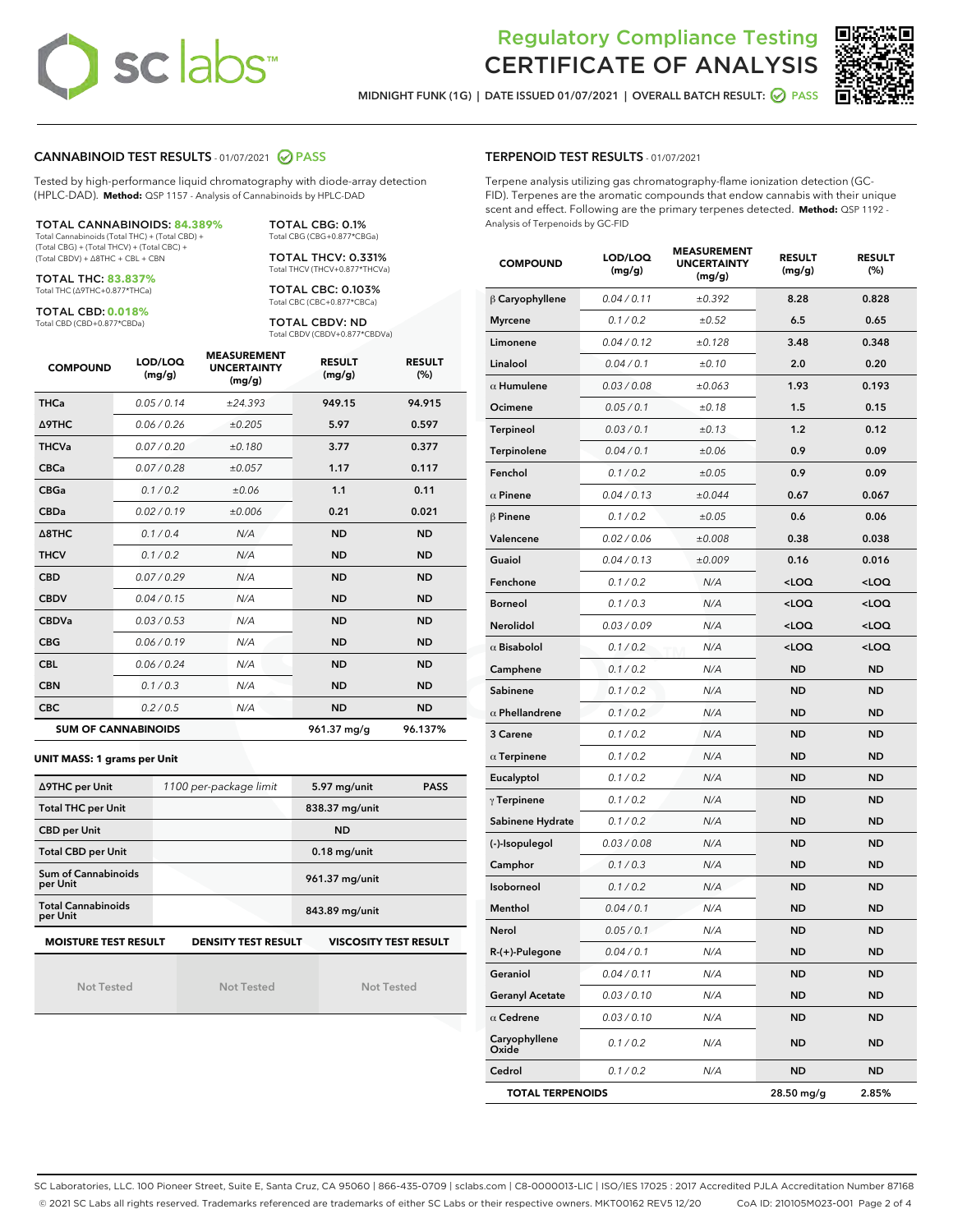# sclabs<sup>®</sup>

# Regulatory Compliance Testing CERTIFICATE OF ANALYSIS



MIDNIGHT FUNK (1G) | DATE ISSUED 01/07/2021 | OVERALL BATCH RESULT: @ PASS

## CATEGORY 1 PESTICIDE TEST RESULTS - 01/07/2021 @ PASS

Pesticide and plant growth regulator analysis utilizing high-performance liquid chromatography-mass spectrometry (HPLC-MS) or gas chromatography-mass spectrometry (GC-MS). \*GC-MS utilized where indicated. **Method:** QSP 1212 - Analysis of Pesticides and Mycotoxins by LC-MS or QSP 1213 - Analysis of Pesticides by GC-MS

| <b>COMPOUND</b>             | LOD/LOQ<br>$(\mu g/g)$ | <b>ACTION</b><br><b>LIMIT</b><br>$(\mu g/g)$ | <b>MEASUREMENT</b><br><b>UNCERTAINTY</b><br>$(\mu g/g)$ | <b>RESULT</b><br>$(\mu g/g)$ | <b>RESULT</b> |
|-----------------------------|------------------------|----------------------------------------------|---------------------------------------------------------|------------------------------|---------------|
| Aldicarb                    | 0.03/0.09              | $\ge$ LOD                                    | N/A                                                     | <b>ND</b>                    | <b>PASS</b>   |
| Carbofuran                  | 0.01 / 0.04            | ≥ LOD                                        | N/A                                                     | <b>ND</b>                    | <b>PASS</b>   |
| Chlordane*                  | 0.03 / 0.08            | ≥ LOD                                        | N/A                                                     | <b>ND</b>                    | <b>PASS</b>   |
| Chlorfenapyr*               | 0.03/0.10              | $>$ LOD                                      | N/A                                                     | <b>ND</b>                    | <b>PASS</b>   |
| Chlorpyrifos                | 0.02 / 0.06            | $\geq$ LOD                                   | N/A                                                     | <b>ND</b>                    | <b>PASS</b>   |
| Coumaphos                   | 0.02 / 0.06            | $\ge$ LOD                                    | N/A                                                     | <b>ND</b>                    | <b>PASS</b>   |
| Daminozide                  | 0.03/0.10              | $\geq$ LOD                                   | N/A                                                     | <b>ND</b>                    | <b>PASS</b>   |
| <b>DDVP</b><br>(Dichlorvos) | 0.02 / 0.07            | $\geq$ LOD                                   | N/A                                                     | <b>ND</b>                    | <b>PASS</b>   |
| <b>Dimethoate</b>           | 0.02 / 0.07            | $\geq$ LOD                                   | N/A                                                     | <b>ND</b>                    | <b>PASS</b>   |
| Ethoprop(hos)               | 0.03 / 0.08            | $\ge$ LOD                                    | N/A                                                     | <b>ND</b>                    | <b>PASS</b>   |
| Etofenprox                  | 0.02 / 0.05            | $>$ LOD                                      | N/A                                                     | <b>ND</b>                    | <b>PASS</b>   |
| Fenoxycarb                  | 0.02 / 0.06            | $\geq$ LOD                                   | N/A                                                     | <b>ND</b>                    | <b>PASS</b>   |
| Fipronil                    | 0.02 / 0.06            | $>$ LOD                                      | N/A                                                     | <b>ND</b>                    | <b>PASS</b>   |
| Imazalil                    | 0.02 / 0.06            | $\geq$ LOD                                   | N/A                                                     | <b>ND</b>                    | <b>PASS</b>   |
| Methiocarb                  | 0.02 / 0.06            | ≥ LOD                                        | N/A                                                     | <b>ND</b>                    | <b>PASS</b>   |
| Methyl<br>parathion         | 0.03/0.10              | $\geq$ LOD                                   | N/A                                                     | <b>ND</b>                    | <b>PASS</b>   |
| <b>Mevinphos</b>            | 0.03/0.09              | $\geq$ LOD                                   | N/A                                                     | <b>ND</b>                    | <b>PASS</b>   |
| Paclobutrazol               | 0.02 / 0.05            | $\geq$ LOD                                   | N/A                                                     | <b>ND</b>                    | <b>PASS</b>   |
| Propoxur                    | 0.02 / 0.06            | ≥ LOD                                        | N/A                                                     | <b>ND</b>                    | <b>PASS</b>   |
| Spiroxamine                 | 0.02 / 0.05            | $\geq$ LOD                                   | N/A                                                     | <b>ND</b>                    | <b>PASS</b>   |
| <b>Thiacloprid</b>          | 0.03 / 0.07            | $\ge$ LOD                                    | N/A                                                     | <b>ND</b>                    | <b>PASS</b>   |

## CATEGORY 2 PESTICIDE TEST RESULTS - 01/07/2021 @ PASS

| <b>COMPOUND</b>   | LOD/LOQ<br>$(\mu g/g)$ | <b>ACTION</b><br><b>LIMIT</b><br>$(\mu g/g)$ | <b>MEASUREMENT</b><br><b>UNCERTAINTY</b><br>$(\mu g/g)$ | <b>RESULT</b><br>$(\mu g/g)$ | <b>RESULT</b> |
|-------------------|------------------------|----------------------------------------------|---------------------------------------------------------|------------------------------|---------------|
| Abamectin         | 0.03/0.10              | 0.1                                          | N/A                                                     | <b>ND</b>                    | <b>PASS</b>   |
| Acephate          | 0.01/0.04              | 0.1                                          | N/A                                                     | <b>ND</b>                    | <b>PASS</b>   |
| Acequinocyl       | 0.02/0.05              | 0.1                                          | N/A                                                     | <b>ND</b>                    | <b>PASS</b>   |
| Acetamiprid       | 0.02/0.05              | 0.1                                          | N/A                                                     | <b>ND</b>                    | <b>PASS</b>   |
| Azoxystrobin      | 0.01/0.04              | 0.1                                          | N/A                                                     | <b>ND</b>                    | <b>PASS</b>   |
| <b>Bifenazate</b> | 0.01/0.02              | 0.1                                          | N/A                                                     | <b>ND</b>                    | <b>PASS</b>   |
| <b>Bifenthrin</b> | 0.01/0.02              | 3                                            | N/A                                                     | <b>ND</b>                    | <b>PASS</b>   |
| <b>Boscalid</b>   | 0.02 / 0.06            | 0.1                                          | N/A                                                     | <b>ND</b>                    | <b>PASS</b>   |

| <b>CATEGORY 2 PESTICIDE TEST RESULTS</b> - 01/07/2021 continued |
|-----------------------------------------------------------------|
|                                                                 |

| <b>COMPOUND</b>               | LOD/LOQ<br>$(\mu g/g)$ | <b>ACTION</b><br>LIMIT<br>$(\mu g/g)$ | <b>MEASUREMENT</b><br><b>UNCERTAINTY</b><br>$(\mu g/g)$ | <b>RESULT</b><br>(µg/g) | <b>RESULT</b> |
|-------------------------------|------------------------|---------------------------------------|---------------------------------------------------------|-------------------------|---------------|
| Captan                        | 0.2 / 0.5              | 0.7                                   | N/A                                                     | ND                      | <b>PASS</b>   |
| Carbaryl                      | 0.01 / 0.02            | 0.5                                   | N/A                                                     | ND                      | <b>PASS</b>   |
| Chlorantranilip-<br>role      | 0.01 / 0.03            | 10                                    | N/A                                                     | ND                      | <b>PASS</b>   |
| Clofentezine                  | 0.02 / 0.06            | 0.1                                   | N/A                                                     | ND                      | <b>PASS</b>   |
| Cyfluthrin                    | 0.1 / 0.4              | 2                                     | N/A                                                     | ND                      | <b>PASS</b>   |
| Cypermethrin                  | 0.1 / 0.3              | 1                                     | N/A                                                     | ND                      | PASS          |
| <b>Diazinon</b>               | 0.01 / 0.04            | 0.1                                   | N/A                                                     | ND                      | <b>PASS</b>   |
| Dimethomorph                  | 0.01 / 0.03            | 2                                     | N/A                                                     | ND                      | <b>PASS</b>   |
| Etoxazole                     | 0.010 / 0.028          | 0.1                                   | N/A                                                     | <b>ND</b>               | PASS          |
| Fenhexamid                    | 0.02 / 0.1             | 0.1                                   | N/A                                                     | ND                      | <b>PASS</b>   |
| Fenpyroximate                 | 0.03 / 0.08            | 0.1                                   | N/A                                                     | ND                      | <b>PASS</b>   |
| Flonicamid                    | 0.01 / 0.04            | 0.1                                   | N/A                                                     | ND                      | PASS          |
| Fludioxonil                   | 0.03 / 0.08            | 0.1                                   | N/A                                                     | ND                      | <b>PASS</b>   |
| Hexythiazox                   | 0.01 / 0.04            | 0.1                                   | N/A                                                     | ND                      | <b>PASS</b>   |
| Imidacloprid                  | 0.01/0.04              | 5                                     | N/A                                                     | <b>ND</b>               | <b>PASS</b>   |
| Kresoxim-methyl               | 0.02 / 0.07            | 0.1                                   | N/A                                                     | ND                      | <b>PASS</b>   |
| <b>Malathion</b>              | 0.02 / 0.05            | 0.5                                   | N/A                                                     | ND                      | <b>PASS</b>   |
| Metalaxyl                     | 0.02 / 0.06            | 2                                     | N/A                                                     | ND                      | PASS          |
| Methomyl                      | 0.03 / 0.1             | 1                                     | N/A                                                     | ND                      | <b>PASS</b>   |
| Myclobutanil                  | 0.03 / 0.1             | 0.1                                   | N/A                                                     | ND                      | <b>PASS</b>   |
| Naled                         | 0.03/0.1               | 0.1                                   | N/A                                                     | <b>ND</b>               | PASS          |
| Oxamyl                        | 0.02 / 0.06            | 0.5                                   | N/A                                                     | ND                      | <b>PASS</b>   |
| Pentachloronitro-<br>benzene* | 0.03 / 0.09            | 0.1                                   | N/A                                                     | ND                      | <b>PASS</b>   |
| Permethrin                    | 0.03 / 0.09            | 0.5                                   | N/A                                                     | ND                      | <b>PASS</b>   |
| Phosmet                       | 0.03/0.10              | 0.1                                   | N/A                                                     | ND                      | <b>PASS</b>   |
| Piperonylbu-<br>toxide        | 0.003 / 0.009          | 3                                     | N/A                                                     | ND                      | <b>PASS</b>   |
| Prallethrin                   | 0.03 / 0.08            | 0.1                                   | N/A                                                     | ND                      | PASS          |
| Propiconazole                 | 0.01 / 0.03            | 0.1                                   | N/A                                                     | ND                      | <b>PASS</b>   |
| Pyrethrins                    | 0.03 / 0.08            | 0.5                                   | N/A                                                     | ND                      | PASS          |
| Pyridaben                     | 0.006 / 0.019          | 0.1                                   | N/A                                                     | ND                      | <b>PASS</b>   |
| Spinetoram                    | 0.02 / 0.07            | 0.1                                   | N/A                                                     | ND                      | <b>PASS</b>   |
| Spinosad                      | 0.02 / 0.06            | 0.1                                   | N/A                                                     | ND                      | PASS          |
| Spiromesifen                  | 0.02 / 0.05            | 0.1                                   | N/A                                                     | ND                      | <b>PASS</b>   |
| Spirotetramat                 | 0.01 / 0.02            | 0.1                                   | N/A                                                     | ND                      | PASS          |
| Tebuconazole                  | 0.02 / 0.07            | 0.1                                   | N/A                                                     | ND                      | PASS          |
| Thiamethoxam                  | 0.03 / 0.08            | 5                                     | N/A                                                     | ND                      | PASS          |
| Trifloxystrobin               | 0.01 / 0.03            | 0.1                                   | N/A                                                     | ND                      | <b>PASS</b>   |